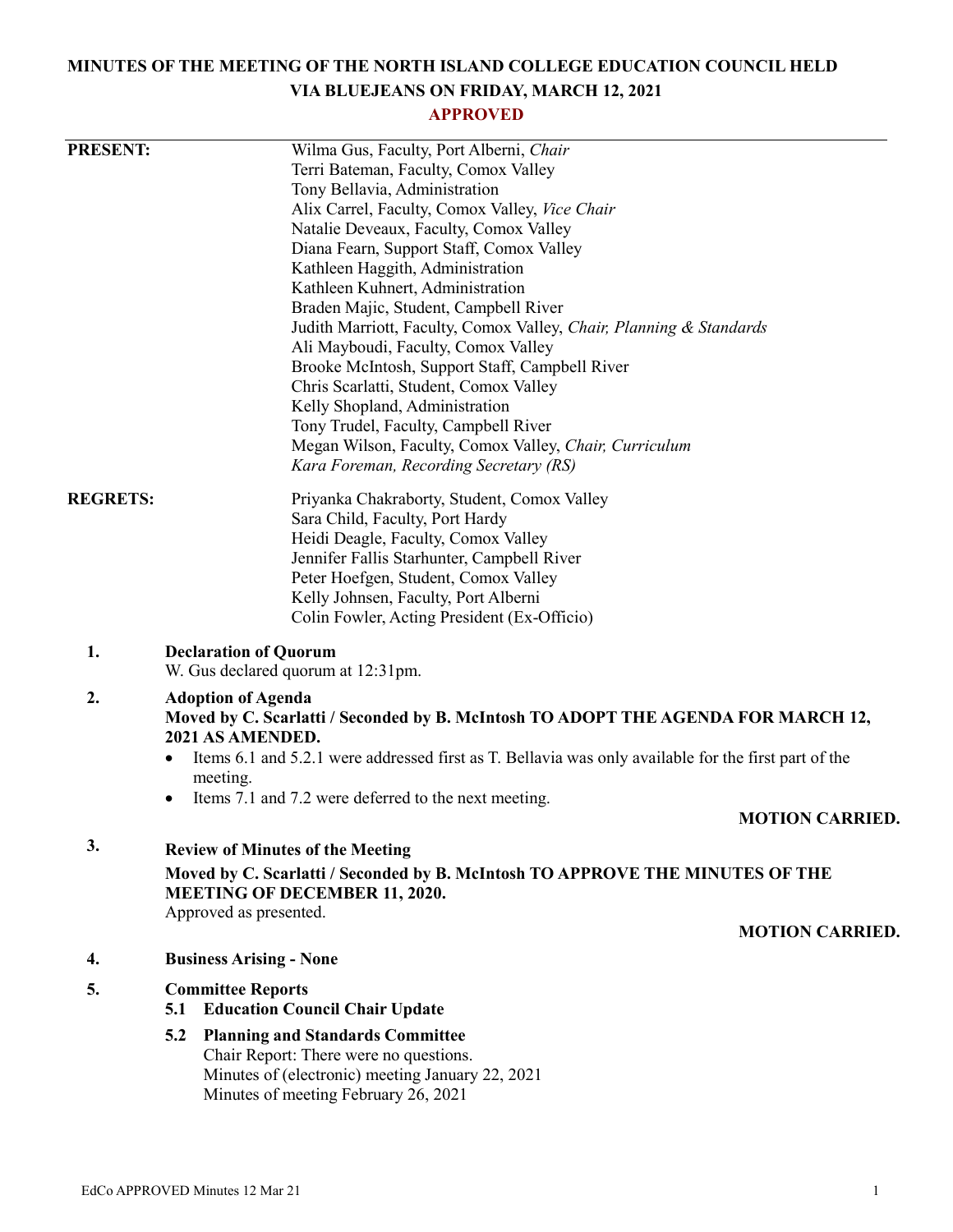**5.2.1 Policy #1-18 Faculty Emeritus Recognition**

**Moved by Judith Marriott / Seconded by C. Scarlatti TO APPROVE THE POLICY #1-18 FACULTY EMERITUS RECOGNITION TO BE EFFECTIVE MARCH 15, 2021.**

#### **MOTION CARRIED.**

#### **5.2.2 Policy #4-14 Grade System**

**Moved by Judith Marriott / Seconded by C. Scarlatti TO APPROVE THE POLICY #4-14 GRADE SYSTEM TO BE EFFECTIVE MAY 1, 2021.**

**MOTION CARRIED.**

#### **5.3 Fast Track Committee**

Minutes of January 2021

#### *Items 5.3.1 – 5.3.3 were taken as a bundle*

- **5.3.1 Program Revision - Culinary Business Operations Advanced Diploma**
- **5.3.2 Course Deactivation - PCA 313 Culinary Co-op Education Work Term**
- **5.3.3 Program Revision - Culinary Business Operations Diploma**

**Moved by M. Wilson / Seconded by C. Scarlatti TO APPROVE THE TWO PROGRAM REVISIONS AND COURSE DEACTIVATION.**

## **EFFECTIVE/START DATE: FA 2021**

**No Revisions**

### **MOTION CARRIED.**

## **5.4 Curriculum Committee**

Minutes of February 26, 2021

#### **Trades**

- *Items 5.4.1 – 5.4.4 were taken as a bundle.*
- **5.4.1 Course Revision - ELH 200 Electrician Apprenticeship Common Core – Level 2 Harmonized**
- **5.4.2 Course Revision - ELH 300 Electrician Apprenticeship Common Core – Level 3 Harmonized**
- **5.4.3 Course Revision - ELH 301 Electrician Apprenticeship Harmonized Gap Training B**
- **5.4.4 Course Revision - ELH 400 Electrician Apprenticeship Common Core – Level 4 Harmonized**

**Moved by M. Wilson / Seconded by C. Scarlatti TO APPROVE THE COURSE REVISIONS.**

**EFFECTIVE/START DATE: FA 2021 No Revisions**

#### **MOTION CARRIED.**

## **Health & Human Services**

| Items $5.4.5 - 5.4.7$ were taken as a bundle. |
|-----------------------------------------------|
|-----------------------------------------------|

- **5.4.5 Program Revision – Bachelor of Science in Nursing**
- **5.4.6 New Course – NUR 208 Health Sciences: Pathophysiology I**
- **5.4.7 New Course – NUR 218 Health Sciences: Pathophysiology II**

**Moved by M. Wilson / Seconded by C. Scarlatti TO APPROVE THE PROGRAM REVISION AND TWO NEW COURSES.**

#### **EFFECTIVE/START DATE: FA 2021 No Revisions**

## **MOTION CARRIED.**

#### **English**

**5.4.8 New Course – ENG 170 Writing Digital Content Moved by M. Wilson / Seconded by C. Scarlatti TO APPROVE THE NEW COURSE.**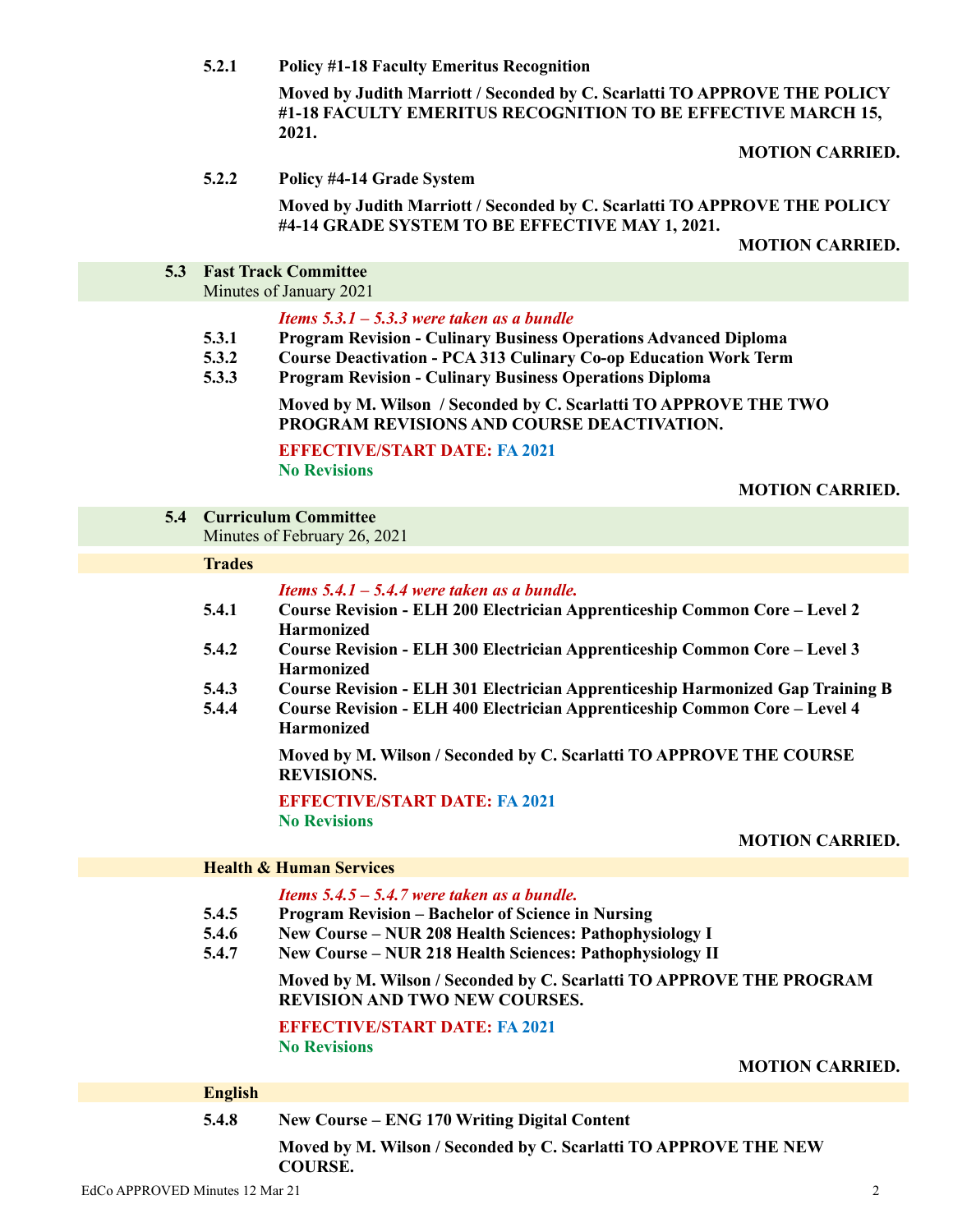## **EFFECTIVE/START DATE: FA 2021**

#### *Discussion:*

It was agreed that the learning outcomes could be condensed for longevity. W. Gus will pass on the Council's recommendation that the proponent review the learning outcomes with the Centre for Teaching & Learning Innovation. **No Revisions**

## **MOTION CARRIED.**

#### **Humanities**

**5.4.9 Course Revision - LIB 160 Culture, Communication and Global Citizenship Moved by M. Wilson / Seconded by C. Scarlatti TO APPROVE THE COURSE REVISION.**

> **EFFECTIVE/START DATE: WI 2022 No Revisions**

## **MOTION CARRIED.**

## *Items 5.4.10 & 5.4.11 were taken as a bundle.*

- **5.4.10 New Course - HIS 245 Empire Matters: A Comparative History of Empire**
- **5.4.11 New Course - HIS 246 Domination and Resistance: A History of Imperialism and Colonialism**

**Moved by M. Wilson / Seconded by C. Scarlatti TO APPROVE THE NEW COURSES.**

**EFFECTIVE/START DATE: FA 2021 No Revisions**

### **MOTION CARRIED.**

#### **Math-Science**

*Items 5.4.12 – 5.4.14 were taken as a bundle.*

- **5.4.12 Program Revision – Computer Information Systems Certificate**
- **5.4.13 New Course – MAT 156 Applied Math and Statistics for Computing**
- **5.4.14 Course Deactivation – MAT 155 Applied Math for Computing**

**Moved by M. Wilson / Seconded by C. Scarlatti TO APPROVE THE PROGRAM REVISION, NEW COURSE AND COURSE DEACTIVATION.**

**EFFECTIVE/START DATE: FA 2021 No Revisions**

**MOTION CARRIED.**

**5.4.15 Course Deactivation – BIO 171 Applied Ethnobotany Moved by M. Wilson / Seconded by C. Scarlatti TO APPROVE THE COURSE DEACTIVATION.**

**EFFECTIVE/START DATE: FA 2021 No Revisions**

**MOTION CARRIED.**

### **Digital Design + Development**

**5.4.16 New Program – Digital Design + Development Post-Degree Certificate Moved by M. Wilson / Seconded by C. Scarlatti TO APPROVE THE NEW PROGRAM. EFFECTIVE/START DATE: FA 2021**

**No Revisions**

#### **MOTION CARRIED.**

**5.4.17 New Program – Digital Design + Development Post-Degree Diploma Moved by M. Wilson / Seconded by C. Scarlatti TO APPROVE THE NEW PROGRAM.**